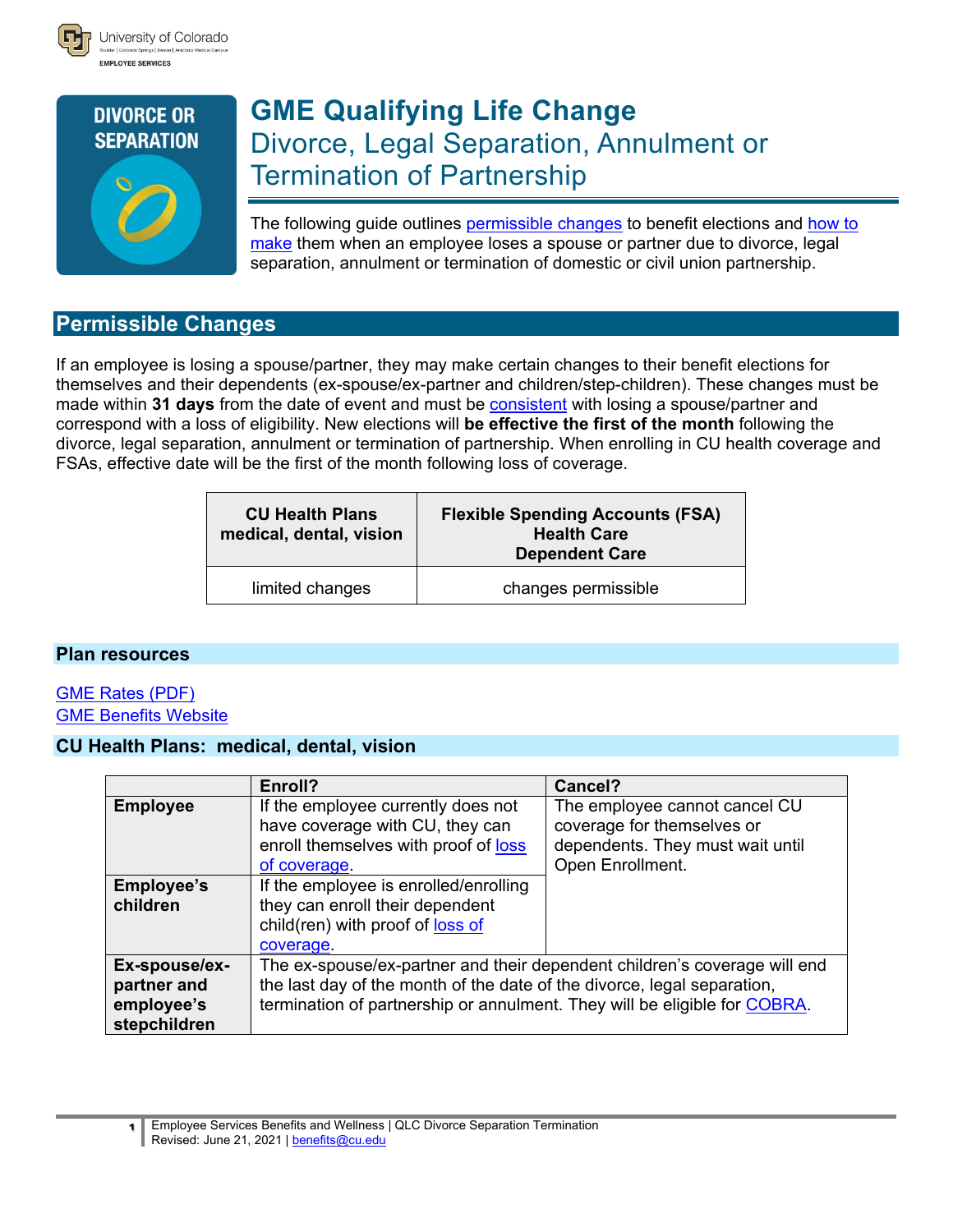# **Flexible Spending Accounts (FSA)**

| <b>Health Care Flexible Spending Account</b><br><b>HCFSA</b>          | <b>Dependent Care Flexible Spending</b><br><b>Account</b><br><b>DCFSA</b> |
|-----------------------------------------------------------------------|---------------------------------------------------------------------------|
| The employee can enroll, increase or decrease election to reflect     | The employee can enroll or increase                                       |
| loss of eligibility for medical, dental, vision or FSA coverage under | to accommodate newly eligible tax                                         |
| the spouse/partner's plan. In no event can a new election be          | dependents and any other tax                                              |
| reduced to an amount that is less than the expenses incurred prior to | dependents who were not previously                                        |
| the new election date. Effective date is the first of the month       | covered. Employee can decrease or                                         |
| following the receipt of Benefits Enrollment/Change Form.             | cancel to reflect loss of eligibility.                                    |

# <span id="page-1-0"></span>**How to Make Changes**

The employee has **31 days** from the date of the event that causes the loss of eligibility to make changes and [submit](#page-2-1) the required documentation. If the appropriate documentation is not submitted within 31 days, they must wait until the next Open Enrollment to make changes.

#### **How to add employee and/or dependent children who lost coverage through ex-spouse/expartner**

- 1. **Submit** the [Benefits Enrollment/Change Form GME](http://www.cu.edu/node/285231) (PDF)
- 2. **Submit** [Dependent Eligibility Verification \(DEV\)](https://content.cu.edu/EP/redirect/DependentEligibilityVerification/) documentation for eligible child(ren), if dependents are not already verified. If documentation is not received, the dependent will not be enrolled and you will have to wait until the next Open Enrollment period.

| <b>Eligible</b><br>dependents          | Dependent verification required documentation |  |                                                                                                                 |  |
|----------------------------------------|-----------------------------------------------|--|-----------------------------------------------------------------------------------------------------------------|--|
| Child under age 27                     | Birth or adoption or<br>certificate           |  | Court documents signed by a judge for parental<br>responsibility or qualified medical child support order       |  |
| Child with a<br>disability over age 27 | Birth or adoption<br>certificate              |  | and   A medical certificate of disability or notice of determination<br>from the Social Security Administration |  |

- 3. **Provide** proof of [loss of coverage.](#page-2-0) Submit a letter or other document from spouse/partner's employer or insurer stating:
	- The individuals losing their coverage (by name).
	- The effective date when coverage ends.
	- The types of plans that are being lost, specifically medical, dental and vision.

#### **How to cancel coverage for ex-spouse/ex-partner, stepchildren and employee's children**

- 1. **Submit** the [Benefits Enrollment/Change Form GME](http://www.cu.edu/node/285231) (PDF)
- 2. **Submit** a copy of divorce decree, legal separation or annulment. If event is termination of partnership, a notarized [CU Affidavit of Domestic Partnership,](http://www.cu.edu/node/115911) is required.
- 3. To cancel CU coverage for employee's child(ren), employee must submit a letter or other document from the ex-spouse/ex- partner's employer or insurer stating:
	- The individuals that gained group coverage.
	- The effective date of group coverage.
	- The types of plans that were gained, specifically medical, dental and/or vision.
- 4. A [COBRA](http://www.cu.edu/node/153146) packet will be mailed to employee's current address unless we are notified otherwise.